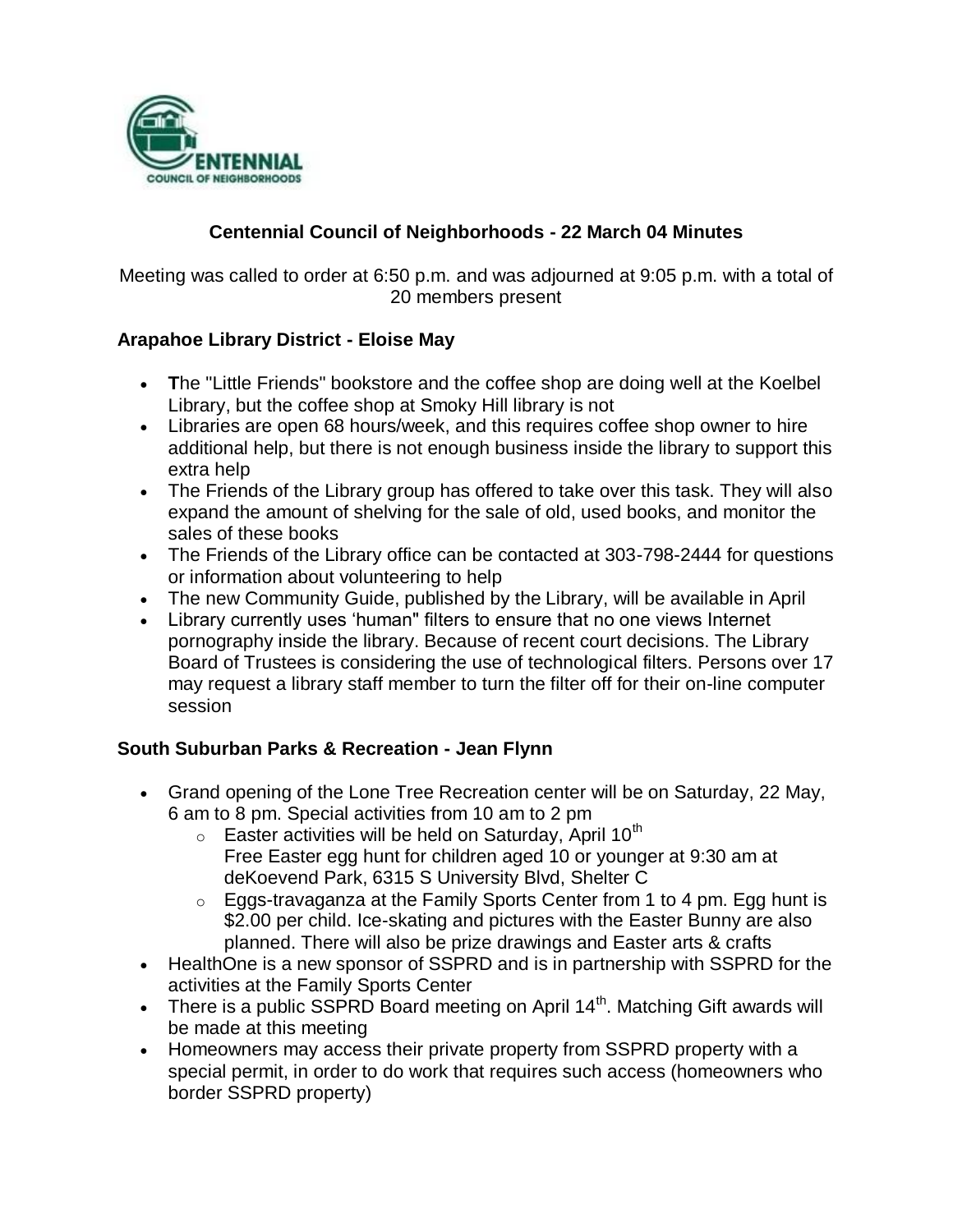- If anyone sees criminal activity happening on any of the SSPRD property, call the Sheriff at 911. To report graffiti or other damage, or patterns of irresponsible behavior on the property, call the Park Rangers at 303-730-1022 X13
- There is a Board of Directors election on Tuesday, May 4 from 7 am to 7 pm. For information about early voting or absentee voting, call 303-798-5131. There are 3 candidates for 2 positions
- Polling place locations are:
	- $\circ$  Cherry Hills Elementary School 2400 E Quincy Ave
	- o South Suburban Golf Course 7900 S Colorado Blvd
	- o Acres Green Elementary School 13524 Acres Green Dr
	- $\circ$  Lone Tree Civic Center 9777 S Yosemite
	- o Littleton Golf & Tennis Club 5800 S Federal Blvd
	- o Littleton Community Center 1950 W Littleton Blvd
	- o Goodson Recreation Center 6315 S University Blvd
	- o Willow Spring Service Center 7100 S Holly St

#### **City of Centennial - Betty Wotring**

• Betty will host a Bonfils Blood Drive at the City of Centennial Offices, 12503 E. Euclid Dr, on Friday, May 14 from 10 am to 4 pm in the City Council Chambers. To reserve a time to donate, call Betty at 303-699-6131. The goal is at least 87 pints of blood

# **City of Centennial - Gail Carissimi**

- Public Works has put out flyers in the 80111 zip code about curb, gutter, and street patching and repair
- The Municipal Court is currently overloaded with traffic tickets. This may delay the start of issuing code enforcement violation tickets
- The court currently meets on Tuesday nights. There may also be a Saturday session to relieve the congestion
- City has adopted a "barking dog" ordinance from Arapahoe County. It is a violation if the barking continues for more than 20 minutes

# **CenCON Reports - President - Cathy Noon**

- Planning & Zoning meeting concerning the Smoky Hill car wash will be Wednesday, March 24 at 7 pm in the City Office
- After no one volunteered to run for a position on the Board of CenCON Officers, it was moved by Betty Wotring and seconded by Lynn Leader that the re-election of the current board be approved by acclimation. Approval was unanimous
- After an active discussion of the budget and suggested amounts for next year's dues, it was moved by Betty Wotring and seconded by Jon Sommer that the CenCON dues for the April 2004 to March 2005 period be reduced to \$30 per year per HOA. Approval was unanimous. This amount would provide necessary funds to cover normal expenses and still add some funds to the reserve. The reserve is currently about \$3300.00
- Also after discussion, it was moved by Claudette Cooper and seconded by Marie Gingras to renew the formation of CenCON Associations as before except to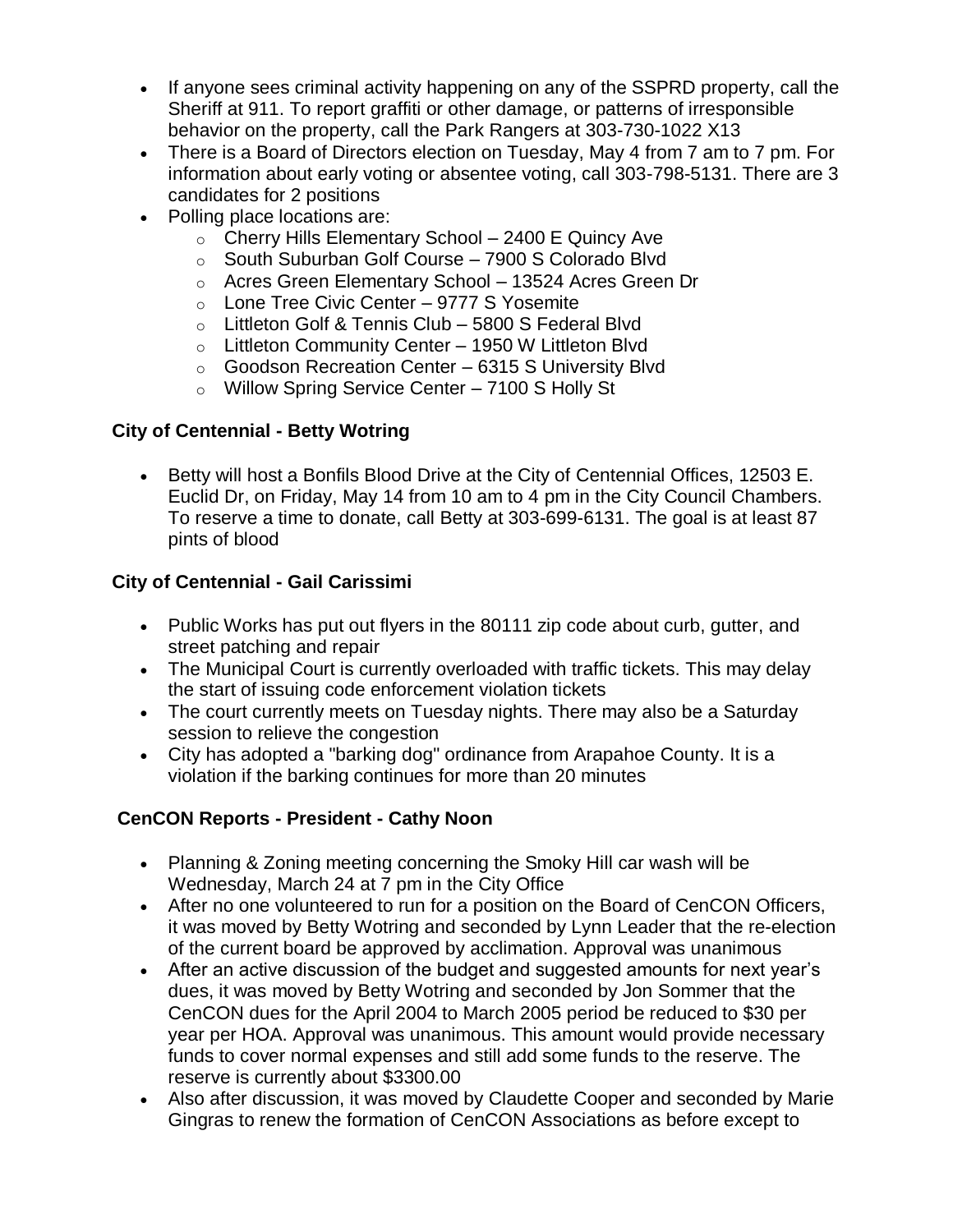establish a yearly dues of \$10 per year for the CenCON Associations. This will be for a trial period of one year

- CenCON will host the first CenCON Workshop on Thursday, April 1<sup>st</sup> from 6:30 to 9:00 pm in the Community Room of the Arapahoe Sheriff's Office, 13101 E Broncos Parkway. The subject will be "Covenant, Code, Law – The Right Tool for the Right Job". HOA Board members and Architectural Control Committee members are welcome and encouraged to attend. Please RSVP to ensure that there are enough "handouts" available at the meeting
- If this workshop is successful, future workshops can be scheduled with additional topics
- There was a discussion concerning the actions or inactions taken by URS (City's Land Use Services Staff) relative to a 10 point follow-up memo dated 18 November 2002. Most of the actions specified in this memo have not happened. CenCON is preparing a letter to City Council and the City Manager to provide an update on the issues previously raised, and any new issues that have arisen since November 2002. The letter will be provided to the City to provide input from CenCON as the URS contract with the City is being reviewed by City Council
- CenCON will continue to give comments on developer plans, but will not give "endorsements" to the plans
- Dues and membership renewal notifications will be sent to each HOA in the near future. This is for the period of 1 April 2004 to 31 March 2005

# **- Treasurer - Gerry Cummins**

| Checking account       |          | Savings account        |           |
|------------------------|----------|------------------------|-----------|
| Previous balance:      | \$411.22 | Previous balance:      | \$3317.05 |
| Income                 | \$0.00   | Income (Dues)          | \$0.00    |
| <b>Expenses</b>        | \$145.88 | (Interest)             | \$0.00    |
| <b>Closing Balance</b> | \$265.34 | <b>Closing Balance</b> | \$3317.05 |

#### **- Secretary - Frank Green**

 Moved by Ron Weidmann and seconded by Gerry Cummins that the February 2004 minutes be approved as read. Approval was unanimous

# **- Plans - Ron Weidmann**

 2 new developer plans were received. Since there was not enough time to discuss them in detail, only a few general comments were made. Most serious comment concerned new development of residential areas within the Centennial Airport Influence Zone in the flight path. Copies of the detailed comments will be sent to all CenCON members as usual

# **CenCON web site: www.cencon.net**

 When using the CenCON web site to send email to CenCON, please provide your HOA name in the Subject line. CenCON currently gets between 25 to 30 "spam" emails a day, with only 2 or 3 valid messages per month. The spam